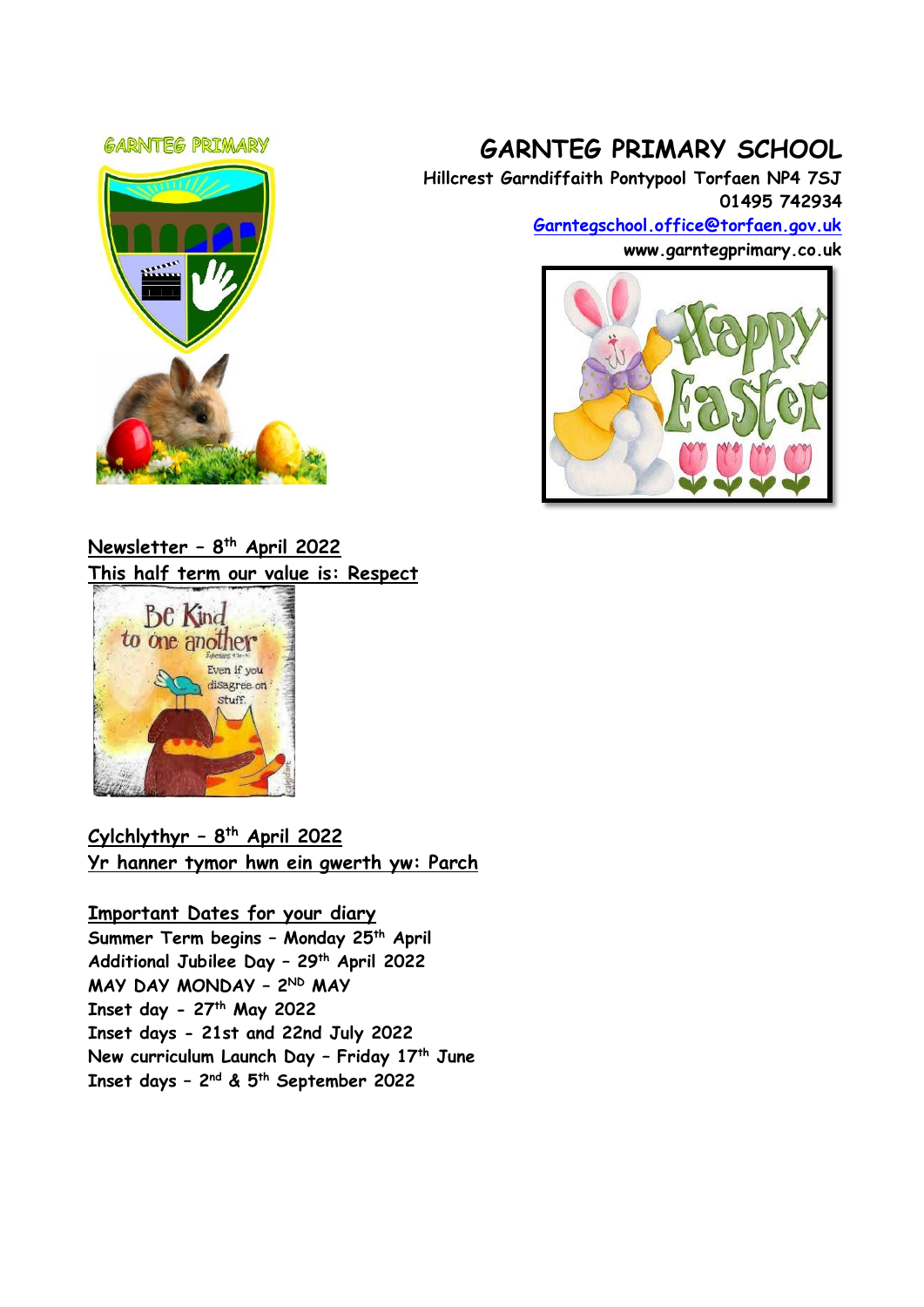# **COVID GUIDANCE FROM 08.04.22 ONWARDS INTO THE SUMMER TERM**

**The separate Covid guidelines for schools, colleges, and special schools remain in place. The next three-week review of Covid regulations will take place around the 14th April and we will write to you if and when there are any further changes.**

**The following core measures should remain in place to protect learners and staff:** 

- **All staff and learners should be reminded to follow the [Welsh Government](https://gov.wales/self-isolation)  [guidance for self-isolation.](https://gov.wales/self-isolation)**
- **Staff and learners should not attend school if they have any COVID-19 symptoms. If a staff member or learner becomes symptomatic, they should get a test as soon as possible and should self-isolate until the outcome of the test[.Further guidance](https://gov.wales/self-isolation) is available.**
- **Regular handwashing, and respiratory etiquette (Catch it, Bin it, Kill it) are key interventions to prevent spread and manage cases, incidents & outbreaks.**

# **Easter Celebrations**

**Thank you for supporting our Easter headgear and craft parade, once again the entries were outstanding, and the children really enjoyed the celebration. Also, a big thankyou to the School Council & Ambassadors for organising the annual Easter egg hunt, it was EGGCELLENT and all the children thoroughly enjoyed the challenge of finding eggs in our school grounds!**

# **'DJ 4 a Day'**

**Dosbarth 11 would like to thank DJ Susie Webb and SW20 for the fantastic opportunity we were given at taking part in the 'DJ 4 a Day' radio project. They children really enjoyed finding out about the history of the radio and how the different equipment worked. In the children's words 'the best bit was going into the actual SW20 radio studio to perform the 2-hour show.' We hope to work with you again soon.**

# **Easter Family Night Disco**

**An Easter Family Night Disco with an easter bonnet parade for families, will be held at the Millenium Hall, on Saturday 16th of April, its tickets only, but the tickets are free. Tickets to be collected from the Millennium Hall.**

**Car Parking at Millenium Hall**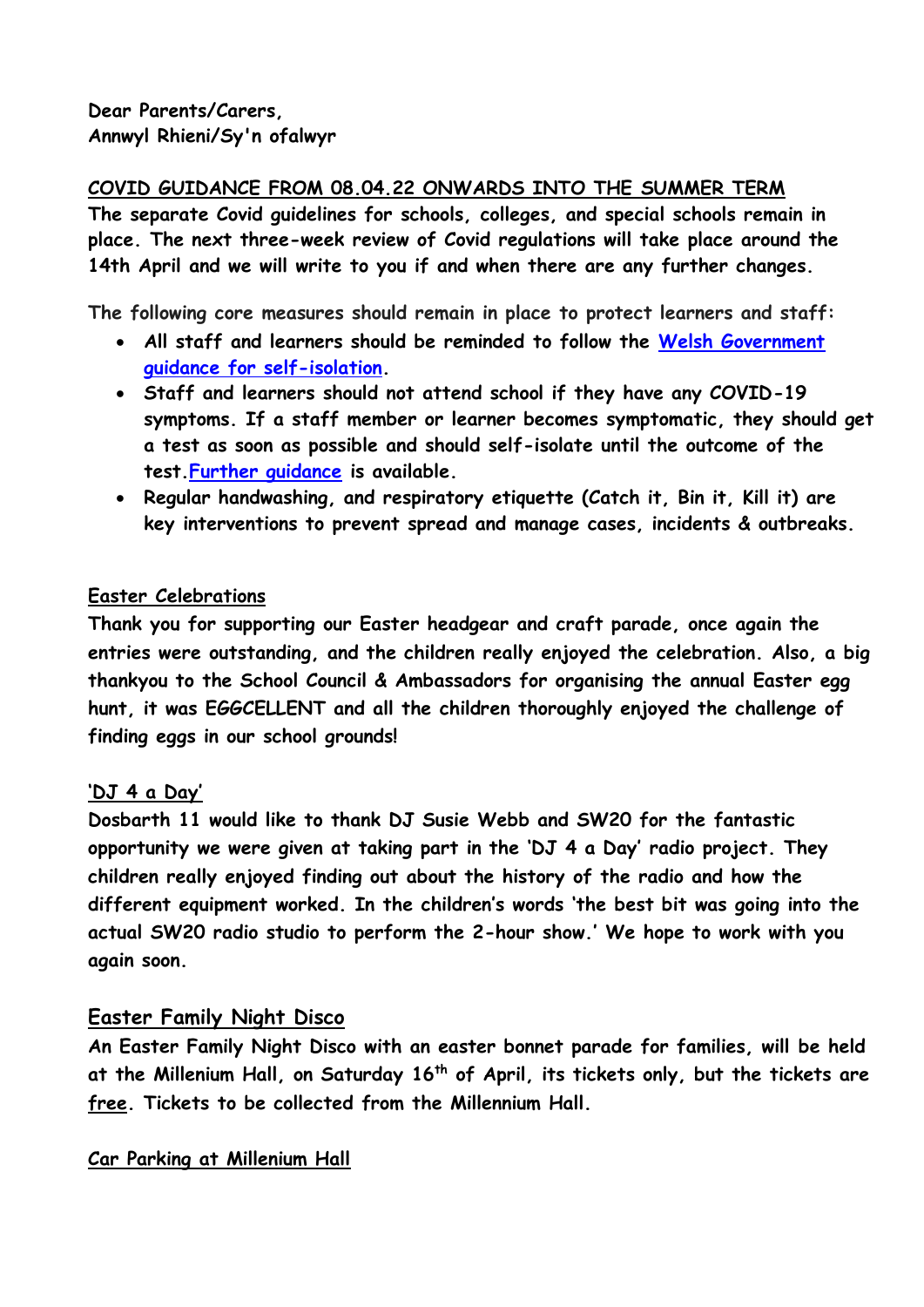**We have received complaints from residents with regards to anti-social parking on Top Road. Driveways are being blocked and residents are unable to get into their homes. The Millennium Hall Car Park is open for parent parking, and we are asking parents to use this whenever possible. Police patrols have been in operation this week and will continue until this problem is rectified.**

### **Change of Contact Details**

**Please advise the school office of any changes to contact telephone numbers or details as soon as they occur take place.** 

**Also please telephone the school office on 01495 742934 or email [garntegschool.office@torfaen.gov.uk](mailto:garntegschool.office@torfaen.gov.uk) by 9.30am to inform us of any pupil absence.**

### **Medication**

**If your child needs to be given medication through the day, please can you complete a medication consent form at the office. We can also only accept medication which has been prescribed by a doctor or pharmacist.**

#### **Attendanc**

**We are currently having weekly meetings to monitor attendance throughout the school. If your child is absent, please can you contact the school office or class teachers with details of pupil absence so we can record on our system.**

#### **Pupils arriving late**

**Registers are taken at 9.00am and registration is closed at 9.30am. Pupils arriving late after registration has closed will be marked as unauthorised. Lateness is also monitored by the Education Welfare Officer**

**Attendance Winners – 4 th April - 8 th April 2022**



**Congratulations to Dosbarth 2 who were our Foundation Phase attendance winners this week with 93.9% and to Dosbarth 11 who were our Key Stage 2 winners for this week with 96.7%. Overall attendance this year from Year1-6 is 90.97%**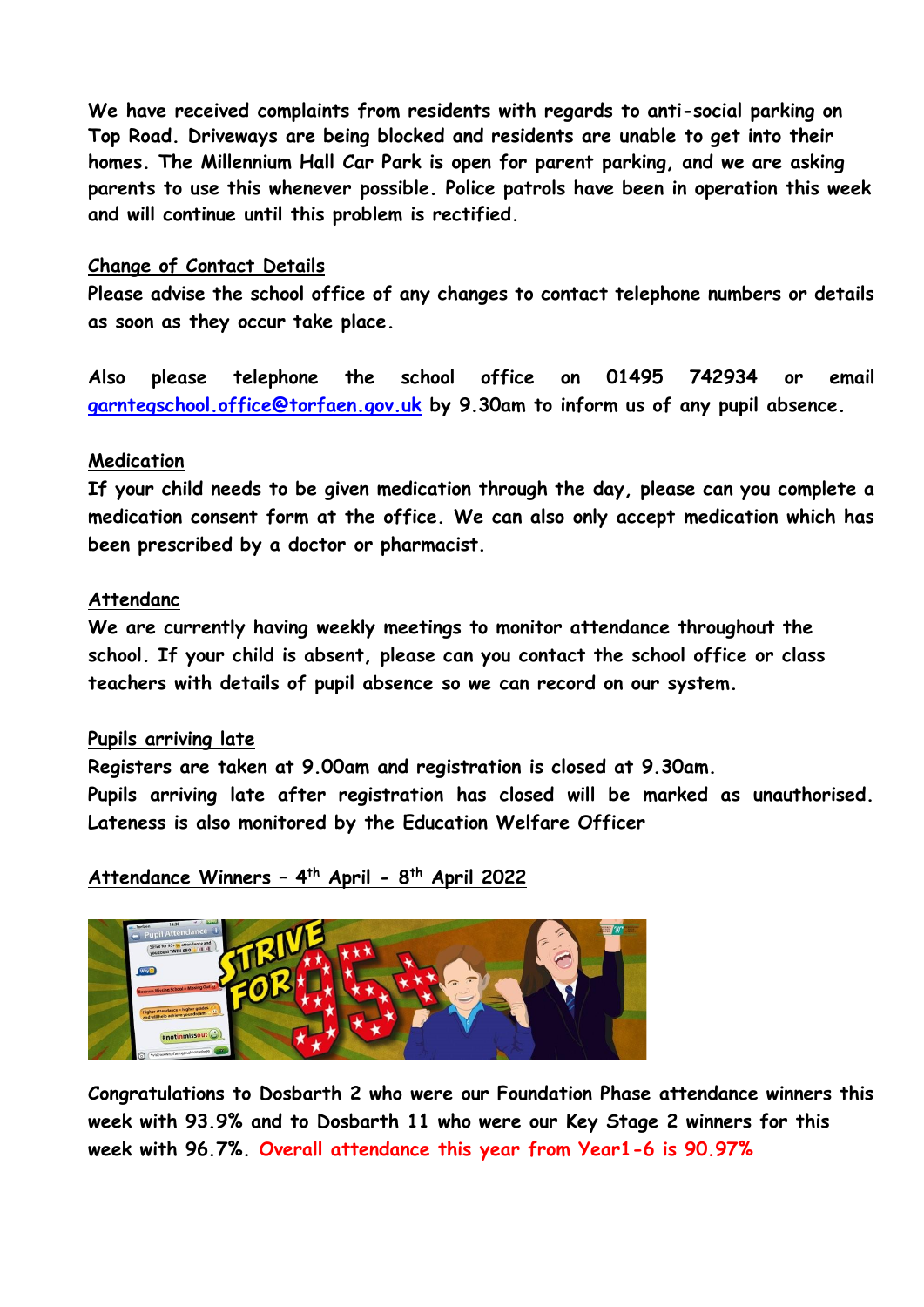### **Universal Primary Free School Meals Survey**

**Please click on the link below to complete a short survey from Torfaen Schools Catering in preparation for the introduction of Free School Meals to Primary Pupils.**

### **Dear Parent/Carer**

**Welsh Government has recently announced the 'Universal Primary Free School Meals' programme, which will support educational attainment and child nutrition, alongside local food production and distribution, benefiting local economies.** 

**From September 2022 the rollout of this programme will commence, starting within the infant year groups initially before moving onto Junior pupils. Although all the dates are not yet known we are already reviewing our service to ensure we are prepared to provide the best possible service to your child/ren.**

**To assist us in this preparation we would be grateful if you could complete this short survey.**

**[https://forms.gle/1sX4KbecbtQ5TsDk8](https://eur03.safelinks.protection.outlook.com/?url=https%3A%2F%2Fforms.gle%2F1sX4KbecbtQ5TsDk8&data=04%7C01%7CSharron.Williams%40torfaen.gov.uk%7Cc9c206bf0a0948d1d32308da17a932cf%7C2c4d0079c52c4bb3b3cad8eaf1b6b7d5%7C0%7C0%7C637848312717821631%7CUnknown%7CTWFpbGZsb3d8eyJWIjoiMC4wLjAwMDAiLCJQIjoiV2luMzIiLCJBTiI6Ik1haWwiLCJXVCI6Mn0%3D%7C3000&sdata=D7ZdZtCLA%2B2eZ3ueh8aQoMQ943iXBLQ%2FX8xKzoqVWSg%3D&reserved=0) - English [https://forms.gle/tTsziUM9puivSqmg8](https://eur03.safelinks.protection.outlook.com/?url=https%3A%2F%2Fforms.gle%2FtTsziUM9puivSqmg8&data=04%7C01%7CSharron.Williams%40torfaen.gov.uk%7Cc9c206bf0a0948d1d32308da17a932cf%7C2c4d0079c52c4bb3b3cad8eaf1b6b7d5%7C0%7C0%7C637848312717821631%7CUnknown%7CTWFpbGZsb3d8eyJWIjoiMC4wLjAwMDAiLCJQIjoiV2luMzIiLCJBTiI6Ik1haWwiLCJXVCI6Mn0%3D%7C3000&sdata=%2BijEk5dk%2Bdh774TjDN5I4x7HE2uuhu2a8mOFOnhw65s%3D&reserved=0) - Welsh**

**Many Thanks The Torfaen Schools Catering Team**

| <b>Foundation Phase</b> |                                                                                       | Key Stage 2             |            |
|-------------------------|---------------------------------------------------------------------------------------|-------------------------|------------|
| <b>Class</b>            | <b>Seren</b>                                                                          | Class                   | Seren      |
|                         | Yr Wythnos                                                                            |                         | Yr Wythnos |
| Nursery - Mrs Attewell  | Morning -<br>Jenson and Darcie-<br>Leigh<br>Afternoon -<br><b>Adaleigh and Darcie</b> | Class 7 - Miss Williams | Charlie    |
| Class 1 - Mrs Ngwenya   | Darcie                                                                                | Class 8 - Miss Bones    | Abigail    |
| Class 2 - Miss Brooks   | Grace                                                                                 | Class 9 - Mrs Lewis     | Oliver K   |
| Class 3 - Mr Key        | Darcey                                                                                | Class 10 - Miss Paske   | Laurence   |
| Class 4 - Miss Brown    | Gracie-May                                                                            | Class 11 - Mrs Rogers   | Harry      |
| Class 5 - Mrs Lee       | Maximus                                                                               | Class 12 - Mrs Messore  | Amelia G   |
| Class 6 - Miss Carroll  | Freya                                                                                 | Class 13 - Mrs Parker-  | Travis     |
|                         |                                                                                       | Evans                   |            |
|                         |                                                                                       | Class 14 - Mr Phillips  | Nathan     |

### **Seren Yr Wythnos**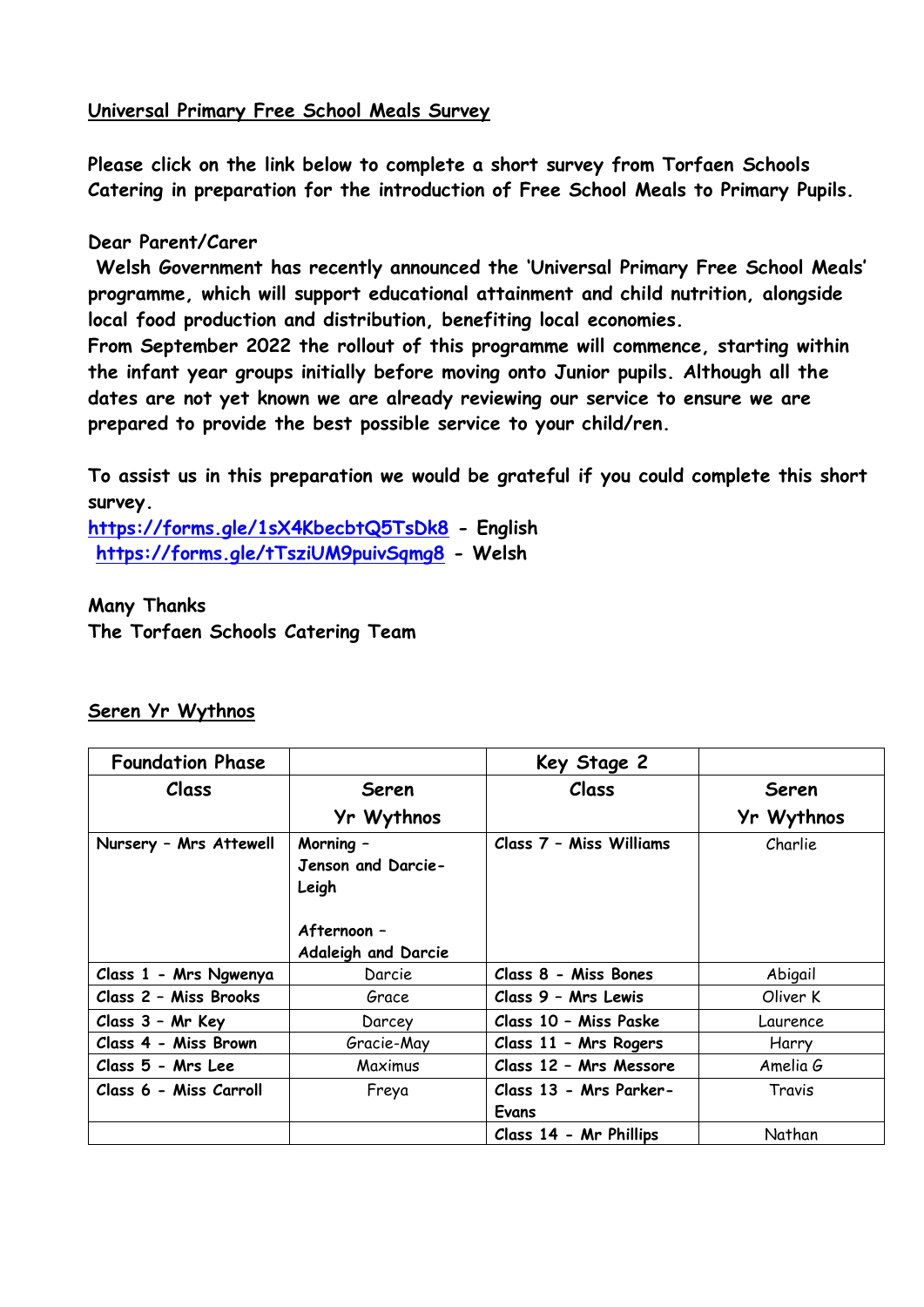**Nursery –** Da iawn Meithrin, what another fantastic term we have had. We have been so busy creating beautiful pieces of work for our topic 'A Nursery Rhyme World'. You have been fantastic friends to our new starters who have settled in so well this week. Our new topic for summer term is all about aspirations and 'When I grow up, I want to be...' We are so excited to hear about your ideas. Have a lovely Easter, we look forward to welcoming you back &

**Dosbarth 1 & 2 –** An amazing spring term Derbyn! We are very proud of your work ethic this term and our recycling topic has taught us so much! We have really enjoyed 'Helping Our World'. We hope you keep up your brilliant recycling at home through the summer term too! Our next topic is all about ambitions and we can't wait to see what your ideas will be! Have a wonderful, thoroughly deserved Easter break and we look forward to seeing you all in the Summer term!

**Dosbarth 3 & 4 –** What a fantastic Spring term you have had Dosbarth 3 & 4. You have learned so much during our topic "Around the world in 62 days"! We look forward to starting our new topic in the Summer Term and seeing what else we will learn about. PE day will continue to be on a Wednesday and a friendly reminder that on this day, no crop tops are worn please. We hope you all have a lovely Easter holiday and look forward to welcoming you back in the Summer term!

**Dosbarth 5 & 6** – Da iawn dosbarth 5&6 for an amazing spring term! We have loved learning about the environment through our topic "recycling is our superpower". Next term our topic is based all around aspirations – we can't wait to hear your ideas! Just a reminder, please can children wear appropriate clothing for PE i.e., tracksuit bottoms, leggings, t shirts, hoodies (no crop tops please) Have a lovely Easter holiday and we look forward to seeing you all in the Summer Term  $\odot$ 

**Dosbarth 7 & 8 –** Gwaith da Blwyddyn Tri for the fabulous work produced this term during our topic 'Guardians of the Globe.' (S) We look forward to starting our new topic 'If you can dream it, you can do it' in the Summer Term, we can't wait to hear all about your dreams and aspirations  $\frac{1}{\sqrt{2}}$  Just a reminder, please can children wear appropriate clothing for PE i.e., tracksuit bottoms, leggings, t shirts, hoodies (no crop tops or denim shorts) Have a lovely Easter holiday and we look forward to seeing you all in the Summer Term  $\circledcirc$ 

**Dosbarth 9 & 10** – Ardderchog Dosbarth 9 & 10 for a fantastic term full of learning. We are so proud of you all and the quality of work you have produced for our topic 'We've got the write to grow.' Next term our topic is based all around aspirations and our topic name will be 'Stay ambitious and keep going.' Over the Easter holidays, please could you research what ambitious means to them and what types of things they would like to learn about in our topic. Just a reminder, please can children wear appropriate clothing for PE i.e., tracksuit bottoms, leggings, t shirts, hoodies (no crop tops or denim shorts). Have a lovely Easter break from Year 4 staff. 3

**Dosbarth 11 & 12** Bendegedig Pawb for a fantastic term in which you all produced some excellent work as part of our topic. In dosbarth 11 we really enjoyed the 'DJ 4 A Day' project. We are looking forward to beginning our new topic 'Don't stop believing' where the children will be given the opportunity to discuss their aspirations for the future. Please could you discuss with the children what having aspirations and ambition means to them. Have a lovely Easter from Year 5 staff.